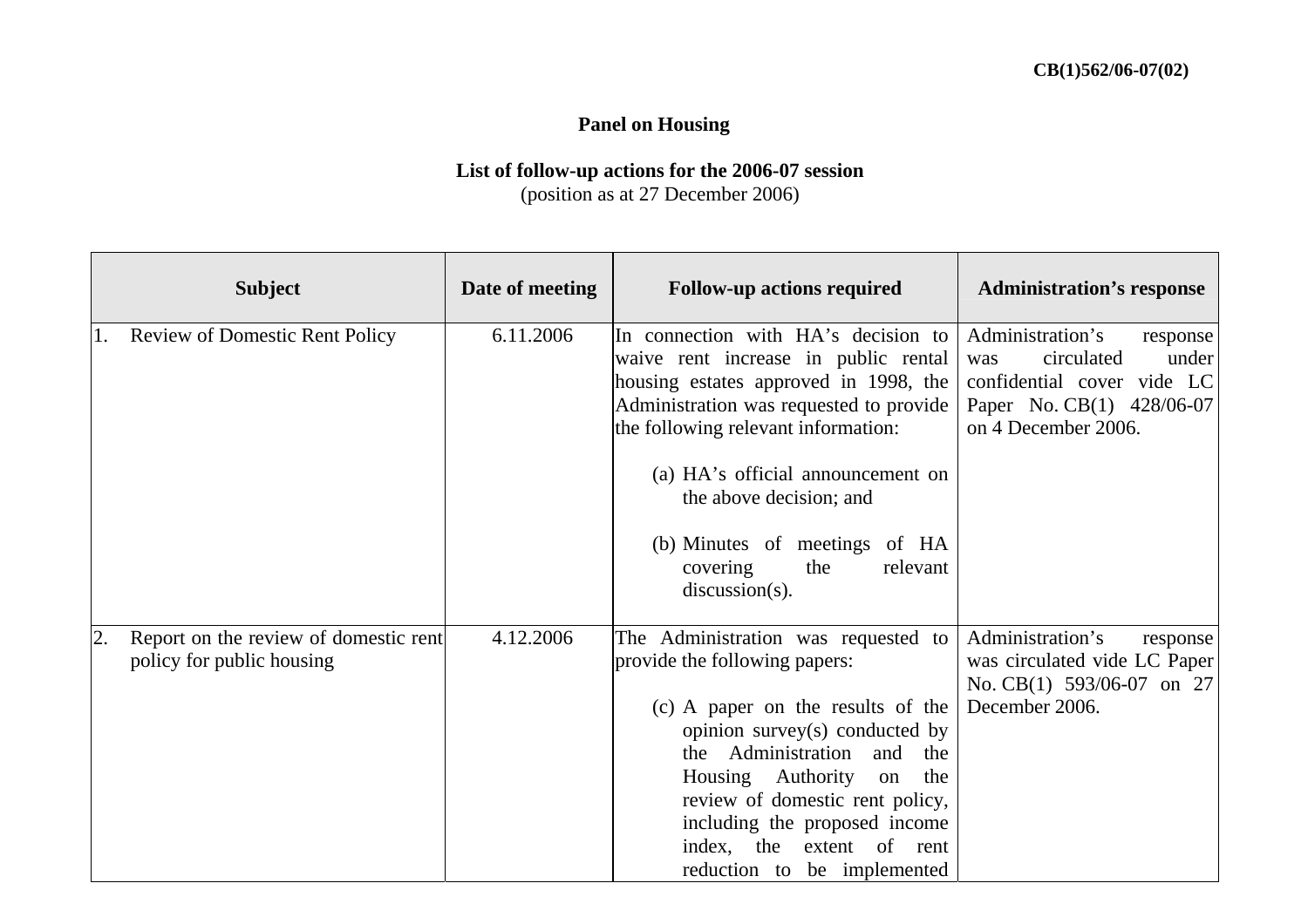| <b>Subject</b>                                                          | Date of meeting | <b>Follow-up actions required</b>                                                                                                                                                                                                                                                                                                                                                                                                                                                                                                                                                                                                                                                                                            | <b>Administration's response</b> |
|-------------------------------------------------------------------------|-----------------|------------------------------------------------------------------------------------------------------------------------------------------------------------------------------------------------------------------------------------------------------------------------------------------------------------------------------------------------------------------------------------------------------------------------------------------------------------------------------------------------------------------------------------------------------------------------------------------------------------------------------------------------------------------------------------------------------------------------------|----------------------------------|
|                                                                         |                 | upon the introduction of the new<br>rent adjustment mechanism, and<br>the proposed amendments to the<br>Housing Ordinance to effect the<br>new mechanism; and                                                                                                                                                                                                                                                                                                                                                                                                                                                                                                                                                                |                                  |
|                                                                         |                 | (d) A paper to address members'<br>about<br>possible<br>concern<br>manipulation of the outcome in<br>compiling the proposed income<br>index. In particular, there was<br>concern about the lack of an<br>objective<br>methodology<br>for<br>fixing the<br>household<br>size<br>distribution in public rental<br>housing during a rent review.<br>Thus the Administration could<br>arbitrarily determine how and<br>when to update the pattern of<br>household size distribution to<br>suit its needs. There was view<br>that consideration should be<br>given to set out criteria on how<br>re-basing of the household size<br>distribution would be conducted<br>and to incorporate the details<br>into the amendment bill. |                                  |
| 3.<br>Sale arrangements for uncompleted<br>first-hand residential units | 4.12.2006       | The Administration was requested to<br>take the following actions:                                                                                                                                                                                                                                                                                                                                                                                                                                                                                                                                                                                                                                                           | Response awaited                 |